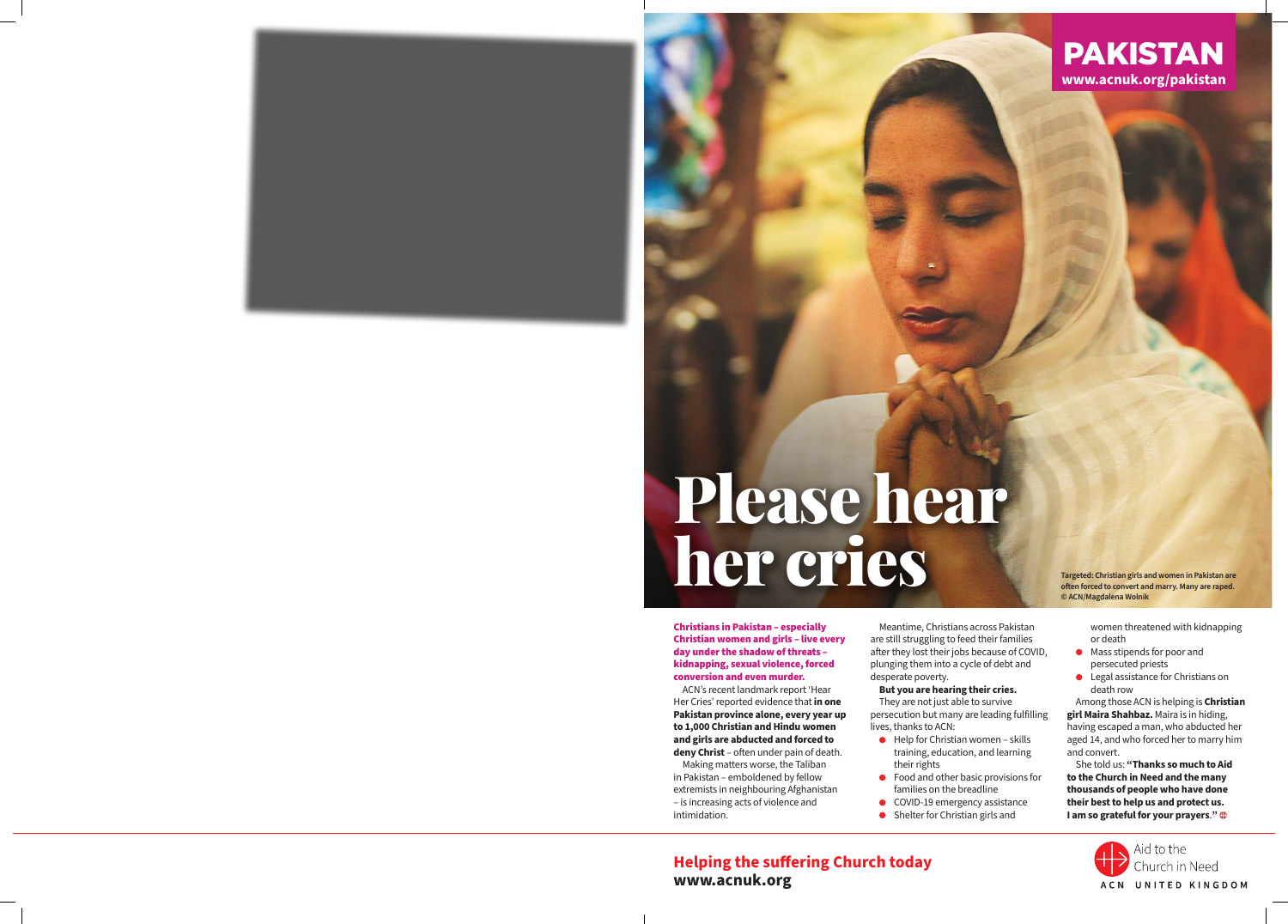**ACN is helping 750 Christian women and girls escape the grinding poverty that puts them at direct risk of abduction, forced conversion and sexual slavery.** 

Your charity has for years supported a faith and skills empowerment programme aimed at young women across five of the most deprived rural districts in Faisalabad diocese.

Programme coordinator Aneel Mushtaq told us: **"Those we reach normally work as cleaners or maids in houses or in brick kilns and other factories, trying to feed their families, who are entirely dependent on them. They become victims of sexual harassment and abuse."**

- $\bullet$  Candle-making vital in a region where power cuts happen every day
- Mask and sanitiser-making critical in the struggle against COVID-19
- Detergent-making vital for every home
- Handicraft bags, scarves and other items for daily use

The empowerment programme helps lift the girls out of abject poverty and the risk of exploitation by training them in vocational skills, making very marketable home-made products:

- 10 Christian education (catechesis) programmes
- 300 Bibles, distributed to women
- 500 rosaries, distributed to girls
- 2 retreats to local places of pilgrimage Recommending the project to ACN, Bishop Indrias Rehmat of Faisalabad said: "I shall be so very grateful if you can help us to implement this project which can do so much to empower the deprived Christian women in my diocese. **They badly**

The programme also enables women and girls to deepen their faith, providing:

**need your help."** 

0345 646 0110 C @acn\_uk C @acnuk Please offer hope by making a kind donation to support these and other similar projects around the world www.acnuk.org/pak22donate



**"I was tortured and raped. I was forced to sign a certificate to show I had converted and had married my abductor. I was told that if I refused my family would be killed."**

> Seven years later, on 30<sup>th</sup> January 2022, Akash was officially declared a Servant of God, the first stage on the way to canonisation.

These are the words of Pakistan Catholic girl **Maira Shahbaz**, kidnapped aged 14. Although Maira escaped her kidnapper, she was quickly subjected to death threats on a false charge of apostasy and for months on end she has been in hiding in one room.

**Week in, week out, we have been in touch with Maira, helping her keep faith and hope. Once she wrote: "Please, please get me out of here. I feel like I am in a prison."**

More than 12,000 of you backed our ACN petition for Maira's asylum and we have held several meetings with Home Secretary Priti Patel, supported

**Vulnerable: A girl at a market stall in Gulshan Iqbal, Karachi**



- Please support our projects helping Christian women and girls.
- To order your FREE copy of ACN's report 'Hear Her Cries: the kidnapping, forced conversion and sexual victimisation of Christian women and girls', visit: **www.acnuk.org/hear-her-cries**

**REJOICING resounded across the Christian community and beyond when it was announced that 20-year-old Akash Bashir was on course to become Pakistan's first saint.**

Akash was a volunteer guard when he stopped a suicide bomber from entering St John's Catholic Church. His actions meant that most of the 1,000 Mass-goers survived unharmed.

Soon after, ACN staff on a trip to the church, in Lahore's largely Christian district of Youhanabad, met Akash's parents.

## Helping Christian children go to school

## You are giving her hope

Standing on the very site of his martyrdom, they shared the story of their son's heroic actions.

**Akash reportedly told the bomber, "I will die but I will not let you go in."**

Moments later, the attacker detonated his blast, killing both him and Akash.

The attacks on that day in March 2015, targeting both St John's and nearby Christ Church, left 17 dead and more than 70 injured.

ACN helped restore St John's Catholic Church.

The charity also provided legal support for Christians falsely imprisoned in disturbances that followed the attacks.

Akash's mother, Naz Bano, told ACN: **"He was a simple boy who died in the path of the Lord and saved the priest and the worshippers. People love him. Akash is already our saint."**

### Young Akash – Pakistan's first saint?

by Parliamentarians and other highprofile personalities.

For Maira's family and others forced to live in seclusion, we have provided food and other basic necessities – soap, washing powder, toothpaste and toothbrushes.

Last #RedWednesday, ACN launched a special report 'Hear Her Cries – the kidnapping, forced conversion and sexual victimisation of Christian women and girls'.

Maira kindly provided the Foreword for the report, writing: **"Thank you so much to Aid to the Church in Need and the many thousands of people who have done their best to help us and protect us. I am so grateful for your prayers.** 

**"Please listen to the Christian girls and women who are kidnapped and who are forced to change their religion and get married. For too long, the world has remained silent."**

> **UP to 90 percent of Christians are illiterate in parts of rural Punjab. Girls in particular suffer because of lack of education.**

Shunned by society, barred from getting decent jobs and routinely forced to pay more for basic goods, **many parents in Pakistan simply can't afford to send their children to school.**

With your help, ACN can change this. It's a problem that's been made worse by coronavirus.

As Archbishop Sebastian Shaw of Lahore explains: "Although COVID vaccination rates have increased and attendance in our schools is increasing, Christian parents who became jobless due to the pandemic are unable to send their children to school."

The Archbishop, a Franciscan friar, has written to ACN begging us to help 500 children from the poorest families all over the diocese with:

- **School fees**
- **Uniforms shirts, trousers**
- **and shoes**
- **School bags and books**  $\bigcirc$

### Thank you for hearing Maira's cry



**Akash Bashir died trying to stop his church from being bombed. Pictured with his parents Naz Bano and Emmanuel Bashir.**